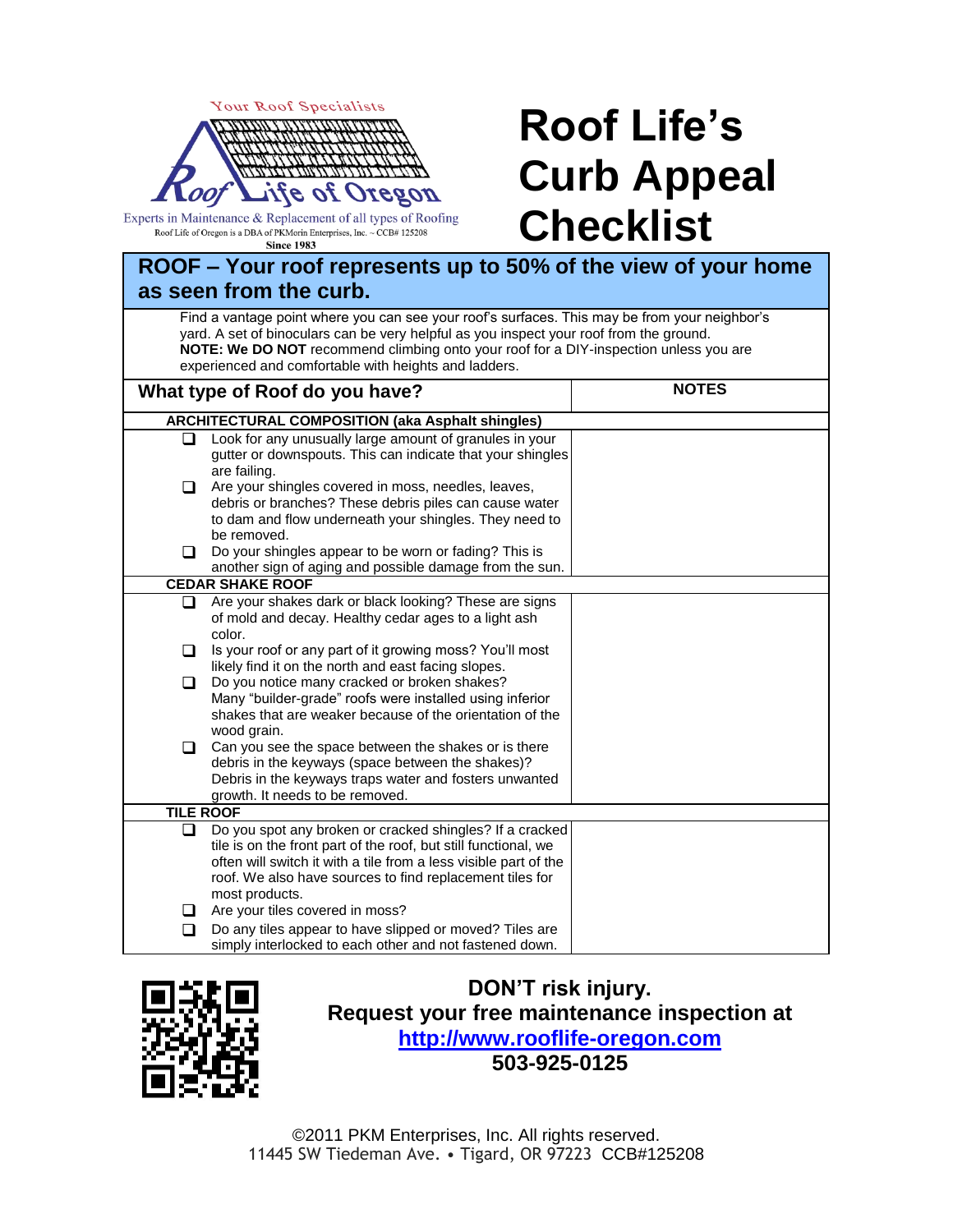## **WINDOWS – Properly functioning windows save energy and add beauty from inside and outside.**

|                                                                                                                                                                                                                                                 | <b>NOTES</b> |
|-------------------------------------------------------------------------------------------------------------------------------------------------------------------------------------------------------------------------------------------------|--------------|
| Do you notice any condensation on the inside of your<br>windows?<br>This is a sign of poor insulation and energy loss. Excess<br>moisture can also soak into your walls and trim, causing<br>mold and rot in the structure beneath the windows. |              |
| Do you feel airflow coming through your windows even<br>when they're shut?<br>This is an indication of age, wear and tear and even<br>improper installation that is costing you money in the form<br>increased energy bills.                    |              |
| Is your energy bill high?<br>Better windows can save people up to 40% on their<br>energy bills.                                                                                                                                                 |              |
| Are your windows aluminum or are they just outdated and<br>looking old?                                                                                                                                                                         |              |

## **SIDING – Inspect the weather side (South or West facing) for the following problems…**

|                                                                                                                                                                                                                                                                   | <b>NOTES</b> |
|-------------------------------------------------------------------------------------------------------------------------------------------------------------------------------------------------------------------------------------------------------------------|--------------|
| Do you notice any swelling or cracks in your siding?<br>A likely indication that your siding is absorbing and<br>retaining moisture. This can cause extensive rotting and<br>molding on the underlying structural components. You<br>need to investigate further. |              |
| Is your siding covered by two coats of paint?<br>This varies depending on the type of siding on your<br>home. Some products have the color embedded in the<br>material.                                                                                           |              |
| Is any of the paint peeling or cracking?<br>See the next section on Paint.                                                                                                                                                                                        |              |
| Do you notice any cracks or separation in your caulking?<br>That caulking is there to keep water out. It should be<br>inspected and repaired or replaced as needed.                                                                                               |              |
| Is any of the trim (edge pieces) decayed or failing?<br>In most instances, these can be repaired or replaced as<br>needed.                                                                                                                                        |              |



**Get a FREE estimate for Windows, Siding or Paint at [http://www.1storegon.com](http://www.1storegon.com/?utm_source=newsletter&utm_medium=checklist&utm_campaign=curbappeal) 503-925-0124**